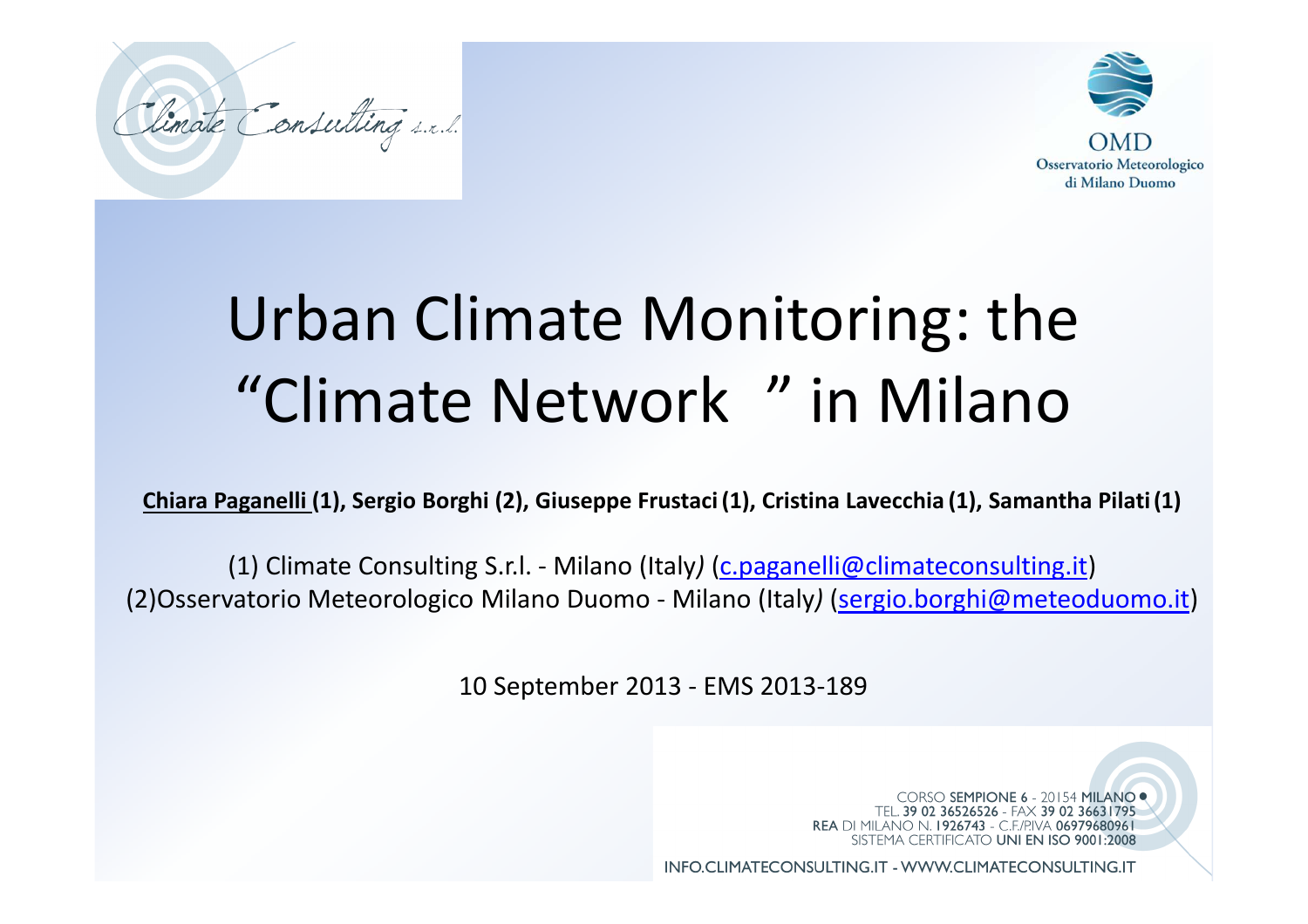### **STRUCTURE OF PRESENTATION**

**Climate Network:** description and importance of monitoring weather data in urban city centres

**Study case in Milano area:** Heat waves and Urban Heat Island phenomena

**Climate Network Future Goals and Potentials**

**Conclusions and Further Developments**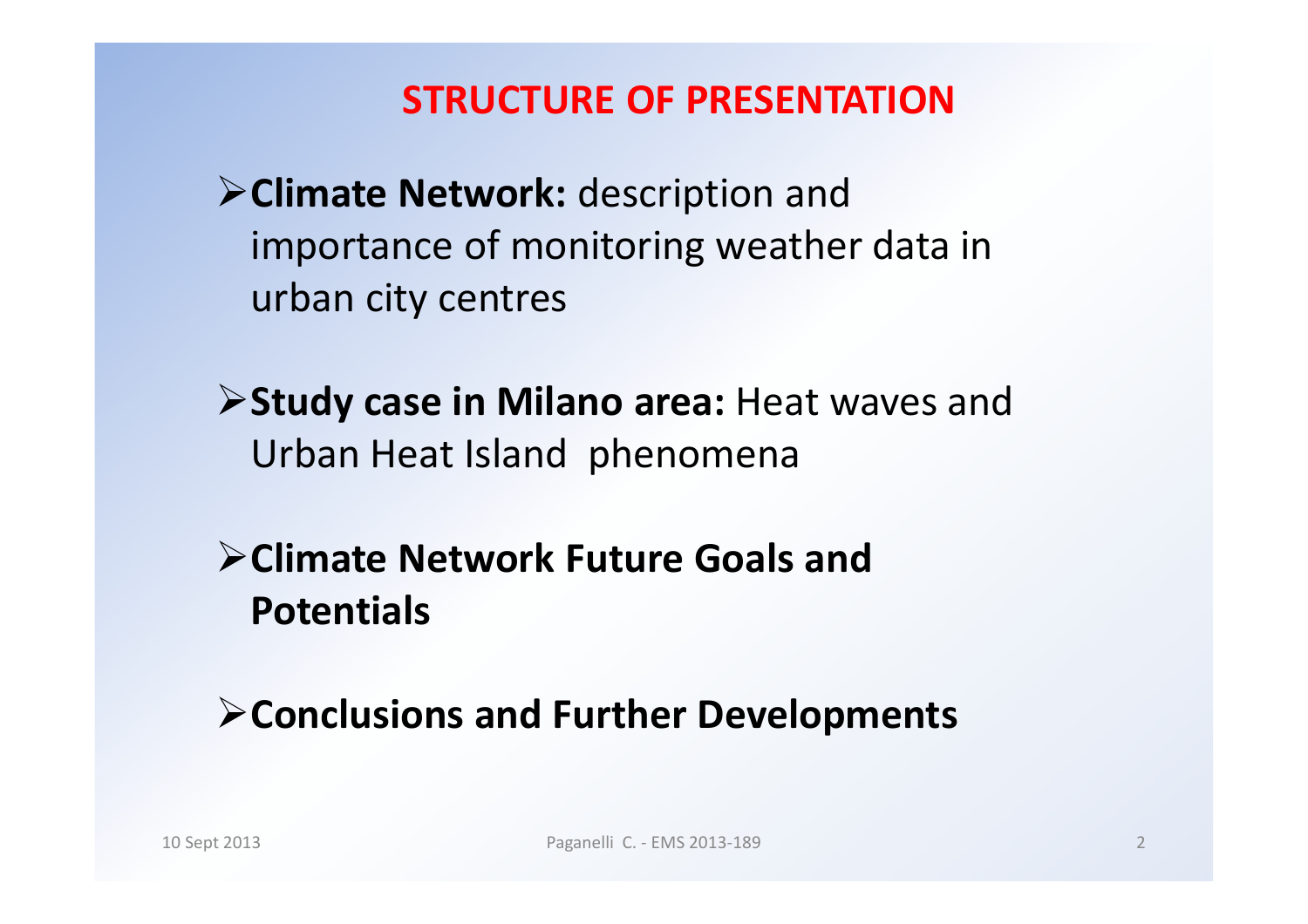## **The Climate Network CN**

**CLIMATE NETWORK<sup>®</sup>** : Private and professional network of urban meteorological stations in ITALY. Managed by **CLIMATE CONSULTING Srl**, company founded in 2010 on the tradition of **Osservatorio Meteorologico Milano Duomo** (OMD) (ex Brera), existing from 1763.

### **Why monitoring URBAN weather?**

Cities are continuosly evolving (due to the rise in city population):

 Development of built-up areas and metropolitan areas to the detriment of green areas

#### **Evolution of cities' needs in terms of:**

- Energy demand (more heating and cooling electrical consume)
- Urban planning
- Building construction technologies and building materials



Weather data can support the future urban planning and the management of the energetic resources.

**That's why CN exists: to provide high quality weather data measured in urban areas!!!**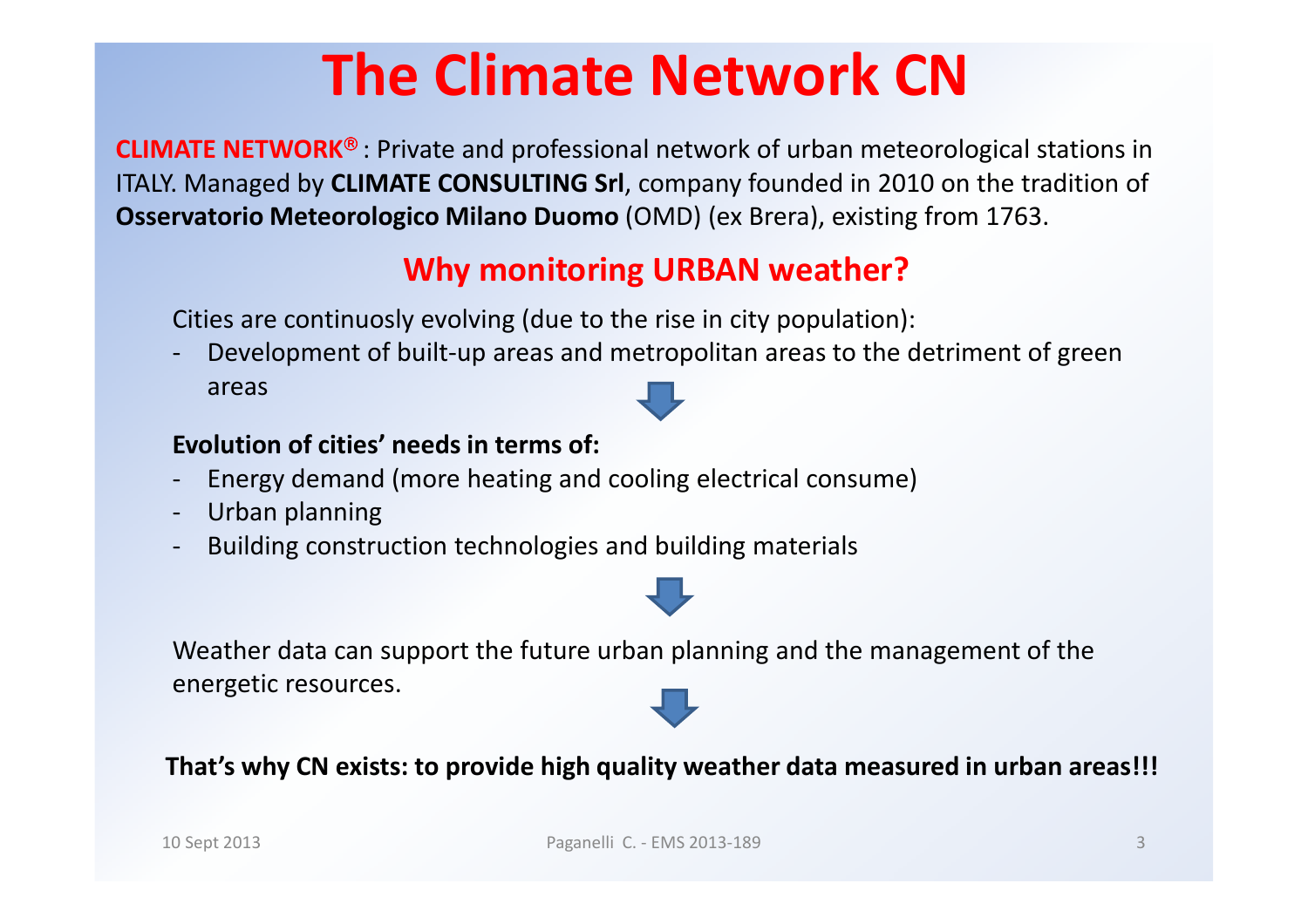## **The Climate Network CN<sup>®</sup> Description**

- A National coverage: Stations located in the main Italian cities in URBAN areas, such<br>
sea MILANO TORINO FIRENTE ROMA as MILANO, TORINO, FIRENZE, ROMA..
- Nowadays (Sep 2013): **<sup>32</sup>** fixed meteorological stations located on the national territory



- Within 2016: **80** fixed meteorological stations and some mobile stations
- **Variables measured** (resolution 10 min):
- -**Temperature** (average, min, and max)
- - **Relative Humidity** (average, min, and max)
- - **Atmospheric pressure** (average, min, and max)
- -**Rain** (amount, intensity and duration)
- -**Hail** (amout, intensity and duration)
- - **Wind speed and direction** (ultrasonic bi-axial sensor)
- **Solar radiation** (global and diffuse) (not in all stations)





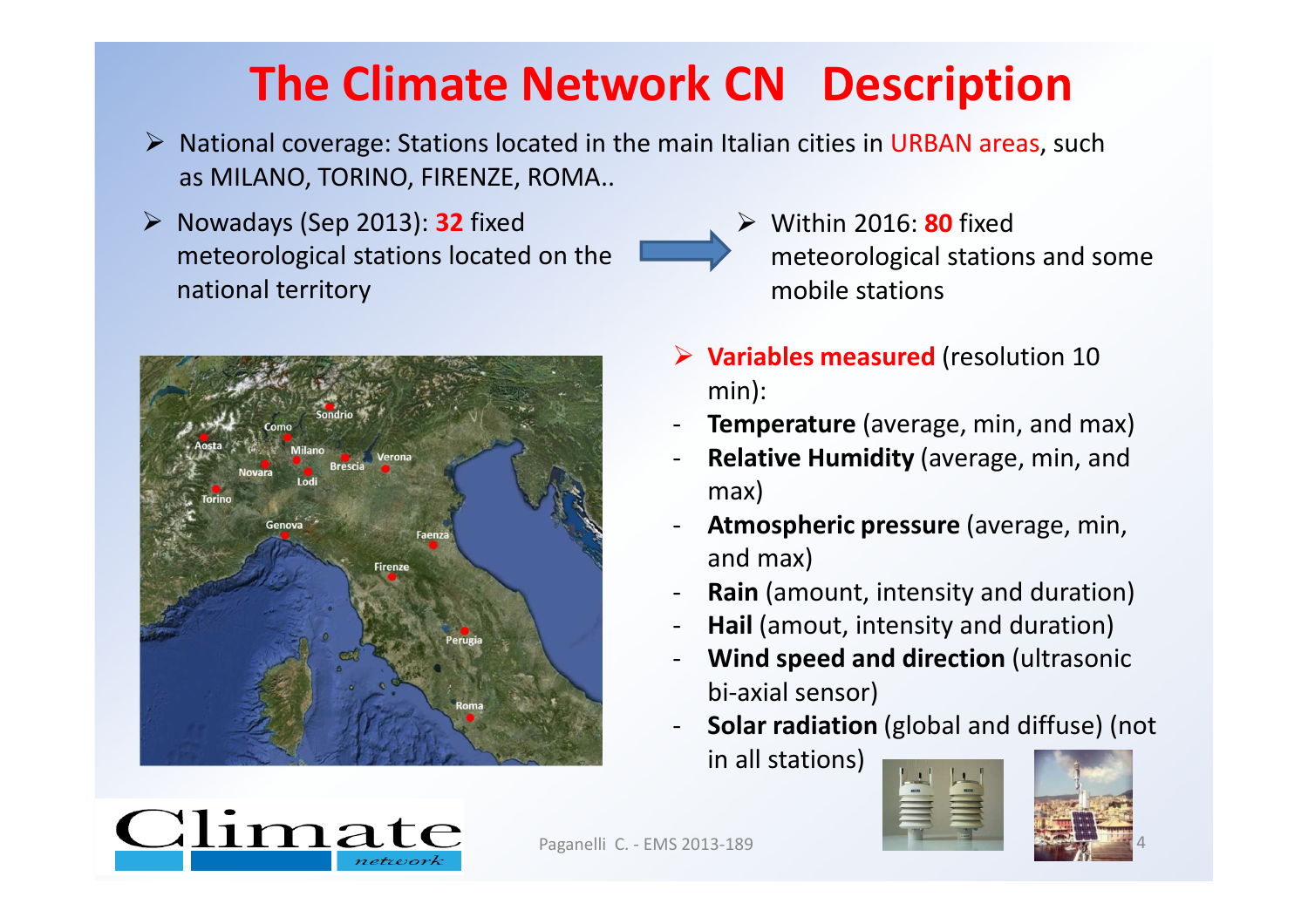## **The Climate Network CN® KEY STRENGHTS**

**HIGH QUALITY** and **CONSISTENCY** of WEATHER DATA, with HIGH **METROLOGICAL STANDARDS**.

#### **HOMOGENEITY OF THE STATIONS:**

- - Same criteria to place all stations: terraces or top roofs in city centres (fulfilling WMO/TD-No. 1250 2006 requirements: correct representation of URBAN CANOPY LAYER)
- - Same type of weather stations (VAISALA WXT520)
- **Same calibration method for all** Temperature sensors.

First line reference standard:

Secondary Reference Platinum Resistance Thermomether calibrated at INRIM, National Istitute of Metrology in TORINO

**INTERNAL CALIBRATION LABORATORY**:

Using referential instruments certified by the National Institute of Metrological Research of Torino, we calibrate temperature sensors:CALIBRATION UNCERTAINTIES are: $V U_T = 0.14 °C (at 20 °C)$ *(Poster EMS2013-296-GF61 (ASI6))*





Second Line referencestandard: 3 Resistance Thermometers (PT100 OHM)



Our sensor: Weather trasmitter Vaisala WXT520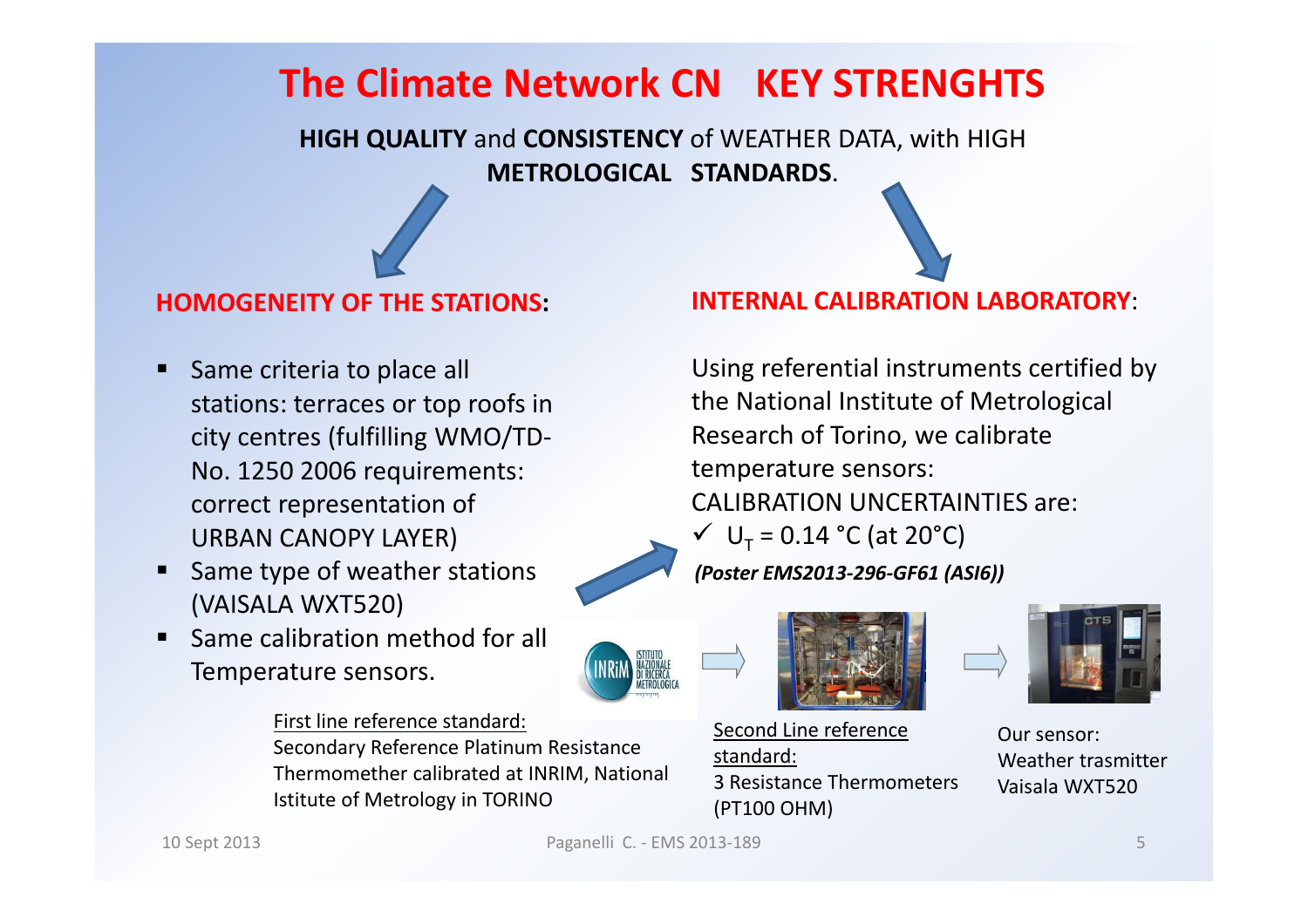## **The Climate Network CN<sup>®</sup> AIM**

Climate Network (high quality) weather data can support all **urban activities/sectors** influenced by weather conditions:

 **Energy companies:** to manage energy connected to heating and cooling demand

#### **Urban area's development leads to:**

- UHI **Urban Heat Islands**: urban regions experience warmer temperature than their rural surroundings;
- **Heat waves** (hot and wet days with Tmax <sup>&</sup>gt; 35°C e Tmin >25°)

(EPA estimated that every increase in summertime temperature of 0.6°C implies an electric demand increase of 1.5 -2%!!!!).

Important economic implications!!!

- $\blacktriangleright$  **Insurance companies** for extreme meteorologicalevents (ex. Hail or cloudburst…)
- **Building** and **trasport**sectors

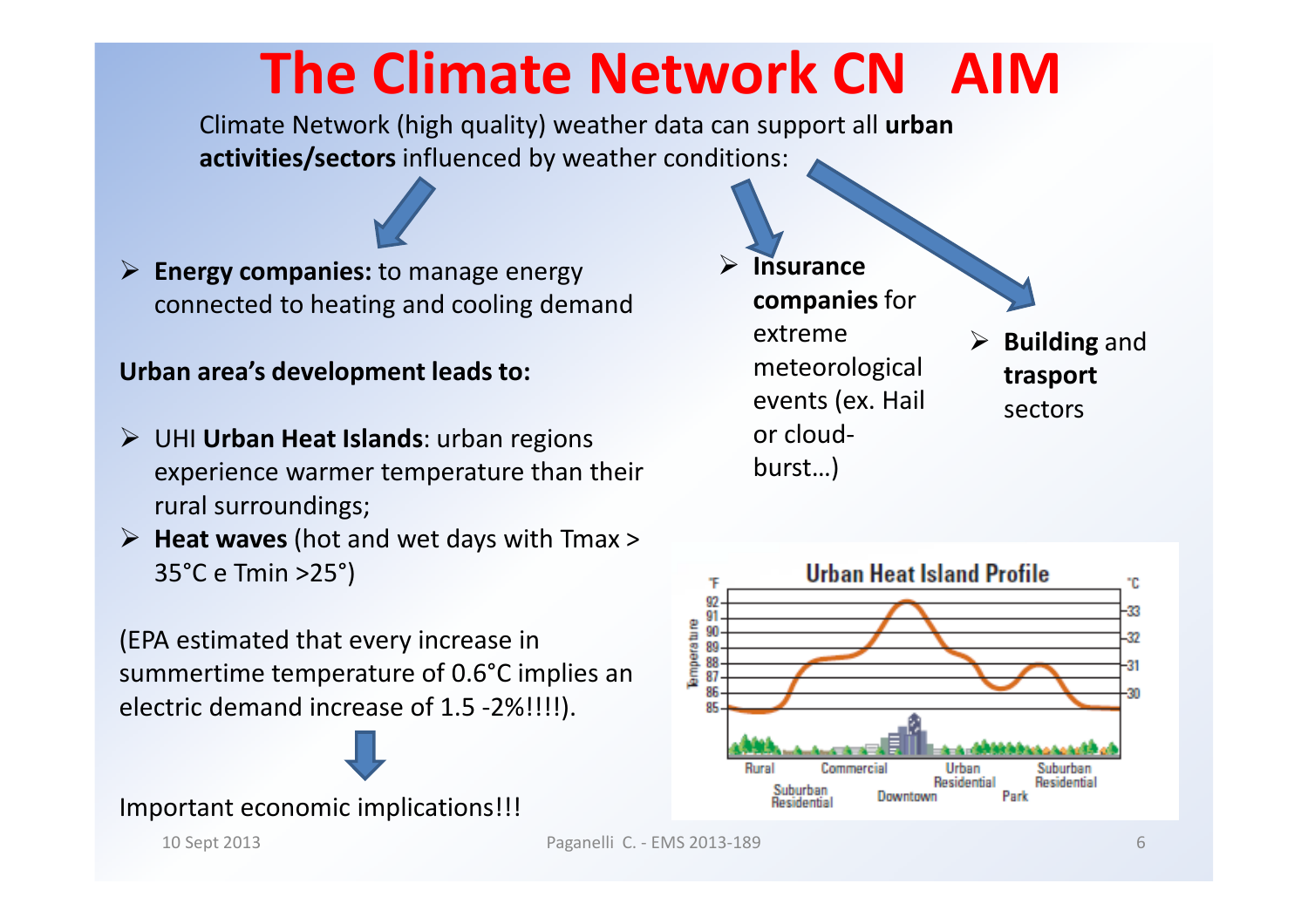#### **Ex. Heat waves in Milano City Centre from 1961 up to 2013:**



In the last years, the number of heat waves is definitely rising, up to 16 days of the summer of 2003.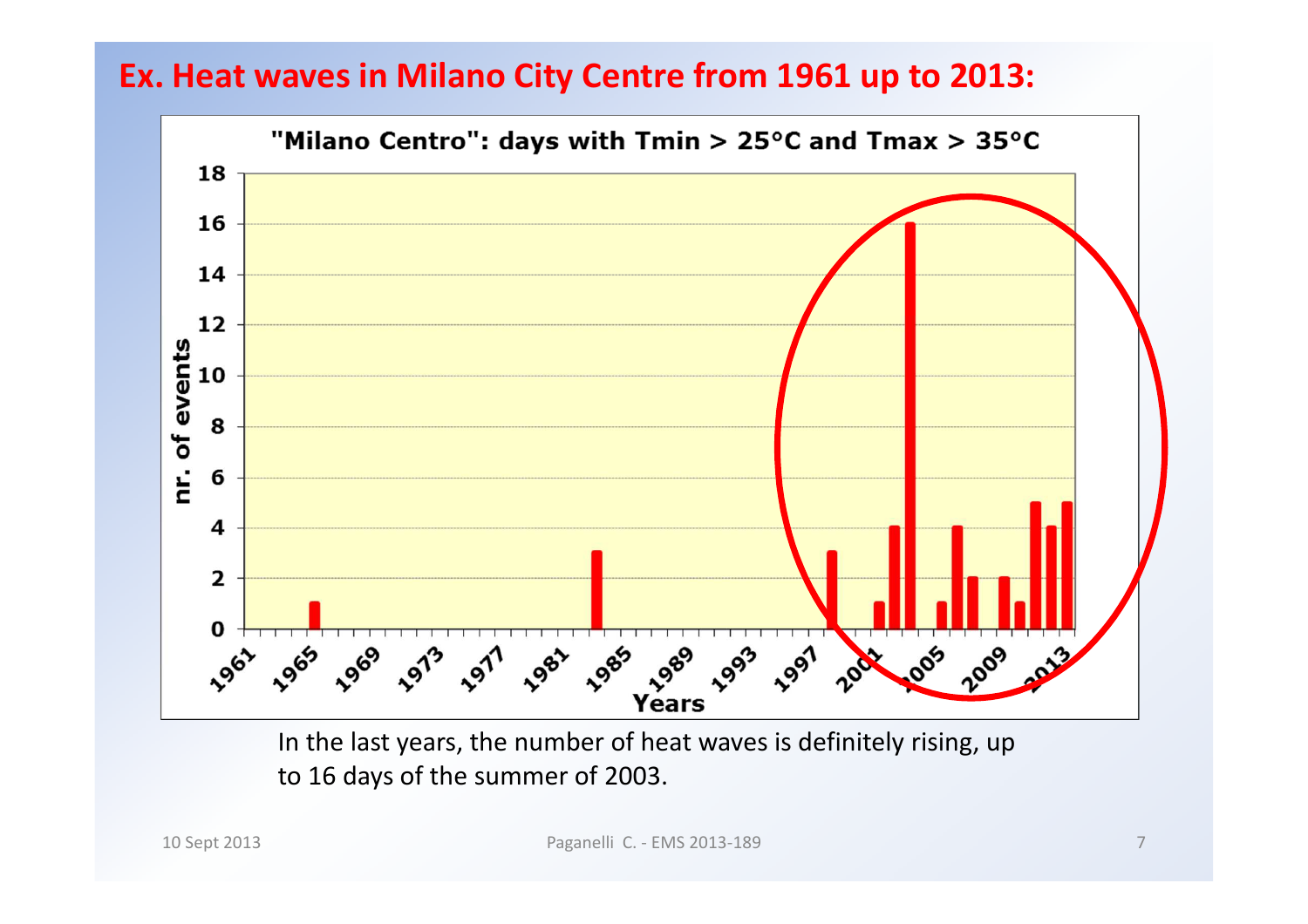#### **Weather Urban Network: Milano case**

To study the Urban Heat Island phenomenon in Milano area we are implementing a «weather urban network»:

- + MILANO AREA (central + surroundings): **20 stations** in a maximum radius of 35 km from the centre:
- MILANO DOWNTOWN: **8 stations** in a radius of 7 km from the «Milano Centro» station



We placed 20 stations because:

- - Milano is hightly populated (5 million inhabitants in the entire Milano Area)
	- Milano is in the centre of Po valley that, due to the orography, generates the atmospheric stability (70% of days/ year)

 $\frac{9}{8}$ **UHI are frequent and last a lot days!!!**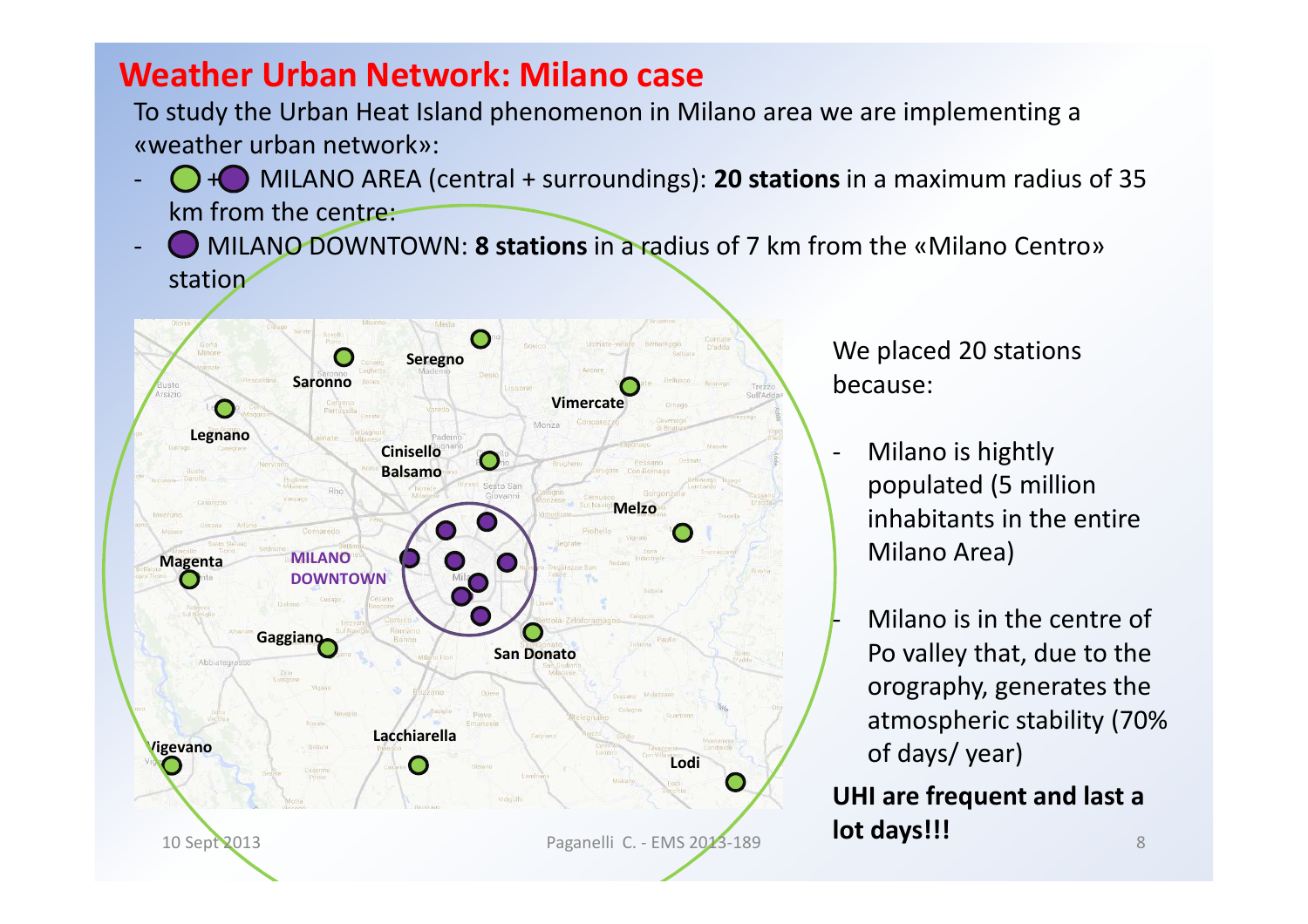#### **Weather Urban Network: Milano case**

To study the Urban Heat Island phenomenon in Milano area we are implementing a «weather urban network»:

- + MILANO AREA (central + surroundings): **20 stations** in a maximum radius of 35 km from the centre:
- MILANO DOWNTOWN: **8 stations** in a radius of 7 km from the «Milano Centro» station



We placed 20 stations because:

-

- Milano is hightly populated (5 million inhabitants in the entire Milano Area)
- Milano is in the centre of Po valley that, due to the orography, generates the atmospheric stability (70% of days/ year)

9**UHI are frequent and last a lot days!!!**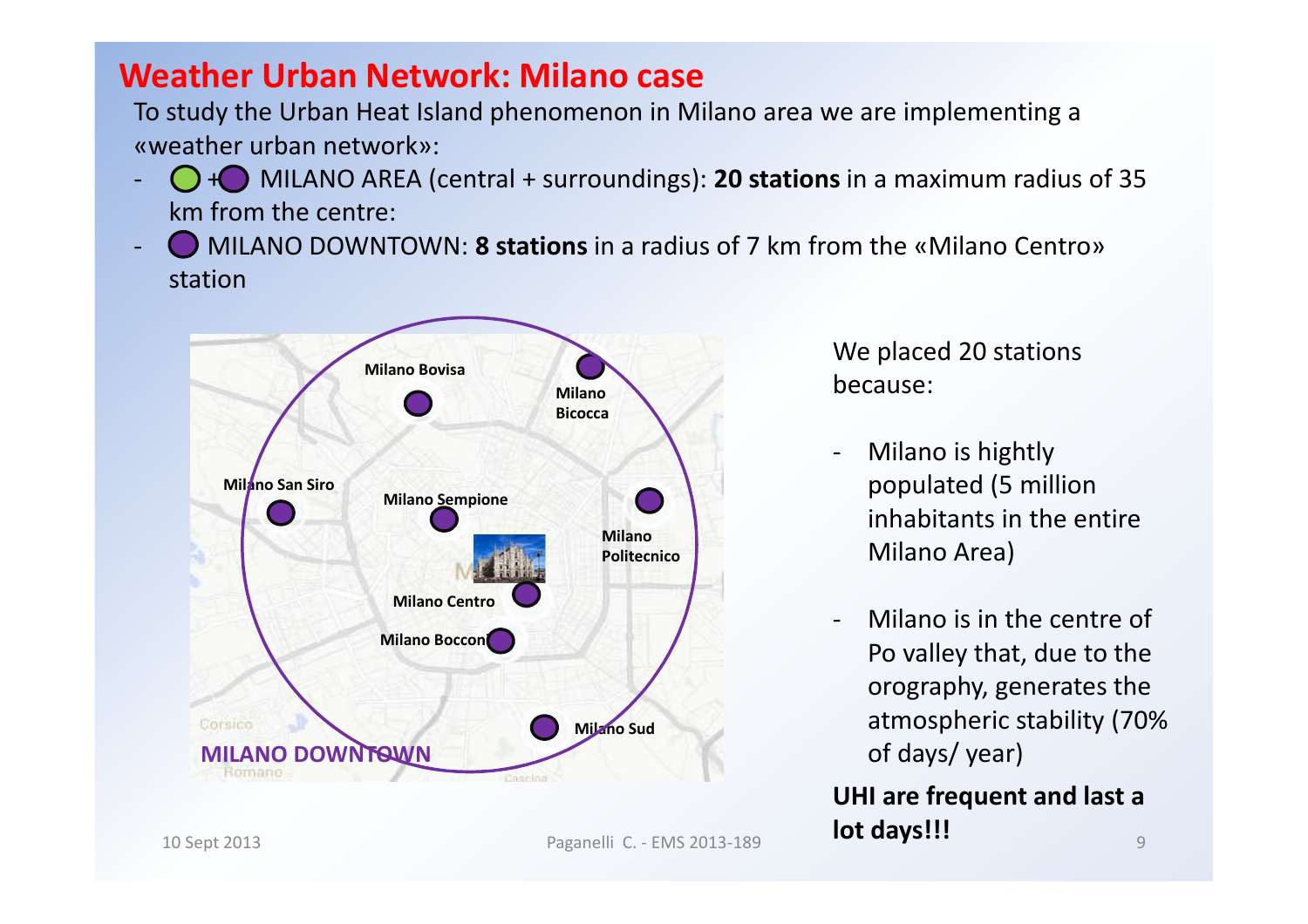#### **Metropolitan Milano Area: AVERAGE HOURLY TEMPERATURE ( °C) - 21.08.2012 h. 3:00 – 4.00 pm**

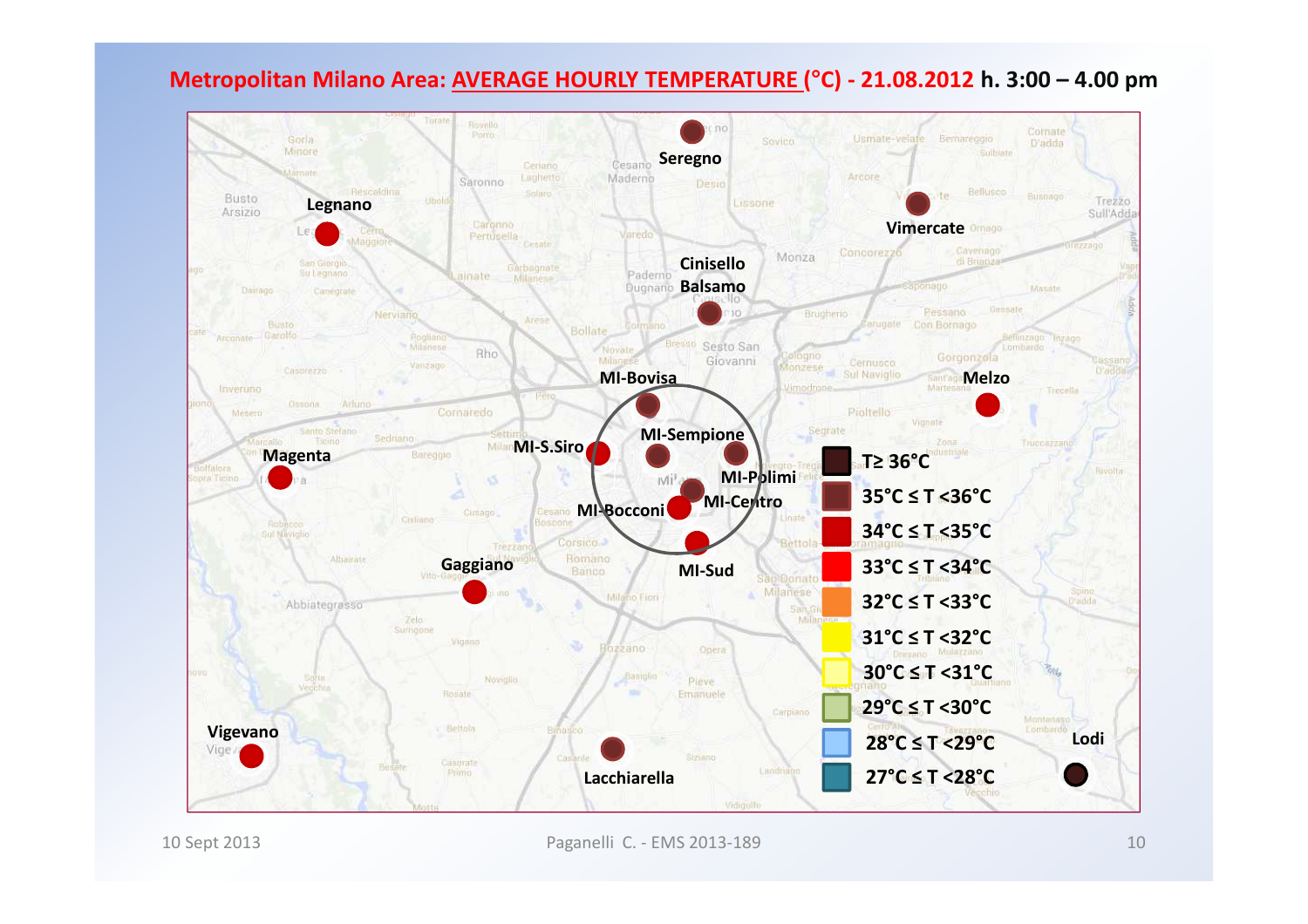#### **Metropolitan Milano Area: AVERAGE HOURLY TEMPERATURE ( °C) - 22.08.2012 h. 0:00 – 1.00 am**

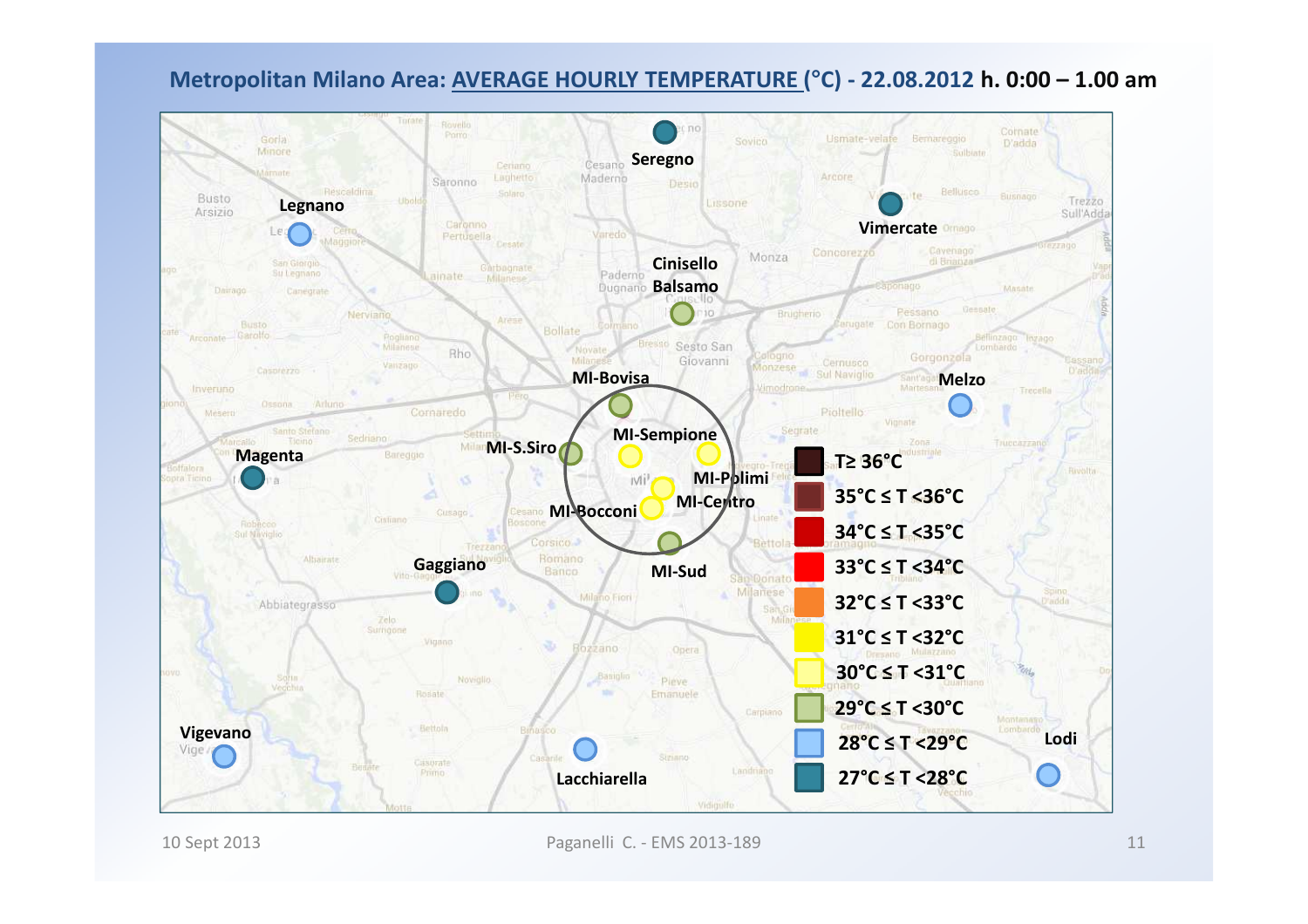## **CLIMATE NETWORK FUTURE GOALS AND POTENTIALS**

 Supply our customers with weather data (T, RH) for each site within Milano area, not only where we actually placed the stations.

HOW: By interpolation method, that can be applied due to the high density of stations in Milano area and good placement criteria

**First Approach**: **Interpolation method weighted on the squared distance of the stations from the maximum radius** 

Estimation of the temperature corresponding to a given station by taking the weighted average of the temperatures observed by the surrounding stations.

Constrains: the minimum number of the considered surrounding stations needs to be at least **3** in a radius maximum than spans from 1 km to 30 km, by recursive range increments of 3 km each.

$$
T5 = \sum_{i=1}^{4} \left( \frac{(R - d_i)^2}{\sum_{i=1}^{4} (R - d_i)^2} \right) * T_i
$$

*R* = maximum radius *di* = distance

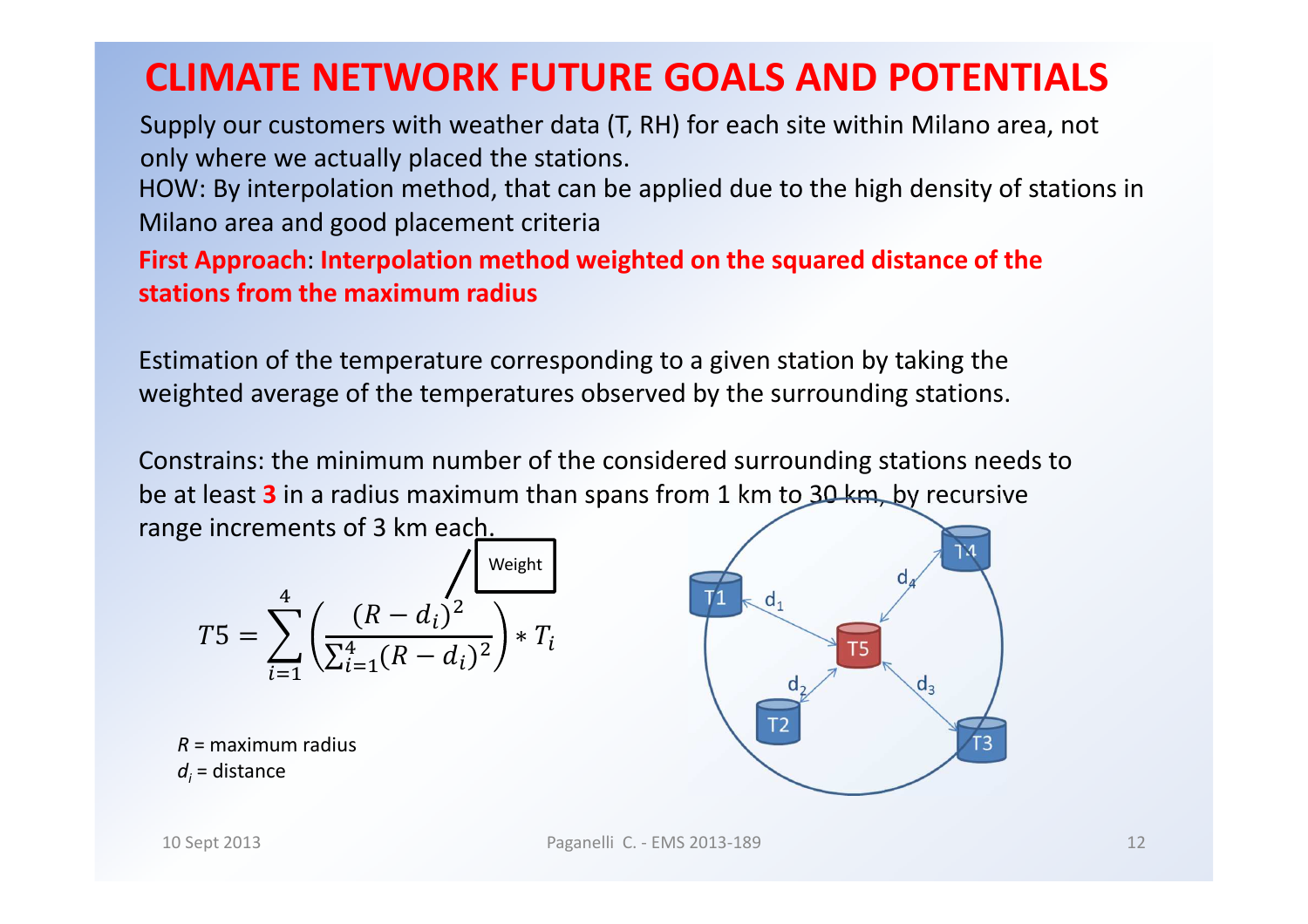Application of the this method to CLIMATE NETWORK DATA:

- •• DATA: CN ® mean daily values from June 2012 to May 2013 for all stations in Milano<br>
2012 area
- •Variables considered: Temperature, Relative Humidity

### **Comparison between interpolated and measured data** difference between measured

| <b>Name station</b>    | $\Delta T$ (Interpolated -<br>Measured)<br>averaged on 1 year<br>data | $\sigma$ of $\Delta T$ | R(km)                   | <b>Nr. Stations</b> |
|------------------------|-----------------------------------------------------------------------|------------------------|-------------------------|---------------------|
| Milano Politecnico     | 0.14                                                                  | 0.23                   | 5                       | 5                   |
| <b>Milano Bovisa</b>   | 0.01                                                                  | 0.21                   | 6                       | 7                   |
| <b>Milano Sempione</b> | $-0.16$                                                               | 0.19                   | 5                       | 5                   |
| <b>Milano Centro</b>   | $-0.24$                                                               | 0.24                   | 6                       | 7                   |
| <b>Milano San Siro</b> | 0.61                                                                  | 0.30                   | $\overline{\mathbf{z}}$ | 7                   |
| <b>Milano Sud</b>      | 0.42                                                                  | 0.31                   | 6                       | 5                   |
| <b>Milano Bocconi</b>  | $-0.20$                                                               | 0.18                   | 6                       | 5                   |
| <b>Milano Bicocca</b>  | 0.05                                                                  | 0.15                   | 6                       | 6                   |

For each station we evaluated: and interpolated temperature values, averaged on a period of 1 year and their standard deviation.

In areas surrounding those stations where the annual meandifference and σ in Temperature are COMPATIBLE to MEASUREMENT UNCERTAINTY (0.25°C)

it will be possible to estimate the temperature, within those areas, without direct measurements!!!

*Talk EMS2013-180 (ASI10)*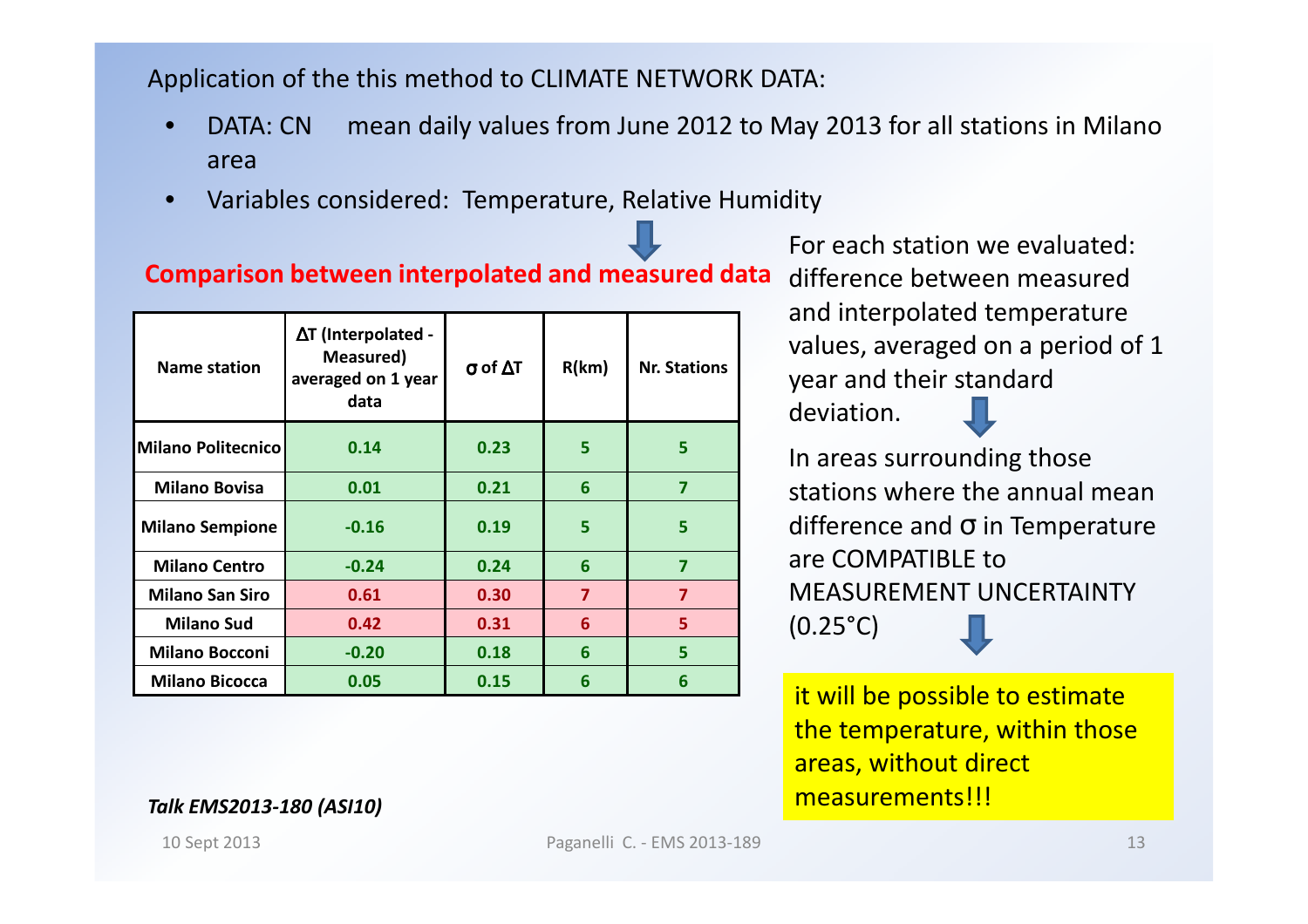## **CONCLUSIONS**

CLIMATE NETWORK supplies weather data to all activities influenced by weather conditions, in particular to support energy companies and insurance companies in Italy.

In the future a multi-year database will allow to:

- $\triangleright$  Determine the urban area climatology
- $\triangleright$  Study of analysis models applied to energetic consumes
- $\triangleright$  Implement models for urban planning
- $\triangleright$  Check the efficiency of the plans of adaptation and mitigation adopted

## **FURTHER DEVELOPMENTS**

#### **ON STATIONS' PLACEMENT**

- $\triangleright$  Fulfillment of the project of installing a<br>tatal number of 80 weather stations in total number of 80 weather stations in the entire national territory.
- $\triangleright$  Duplication the «urban weather network», firstly created in Milano, in other big cities, such as Roma or Firenze.

#### **ON DATA ANALYSIS**

- $\triangleright$  Development of the interpolation method taking into account also the ALTITUDE of stations' placement, and not only their LONGITUDE AND LATITUDE.
- $\triangleright$  Use of other interpolation methods
- $\triangleright$  Application of interpolation method on variables, like rain or wind, hightly depending on time and space.